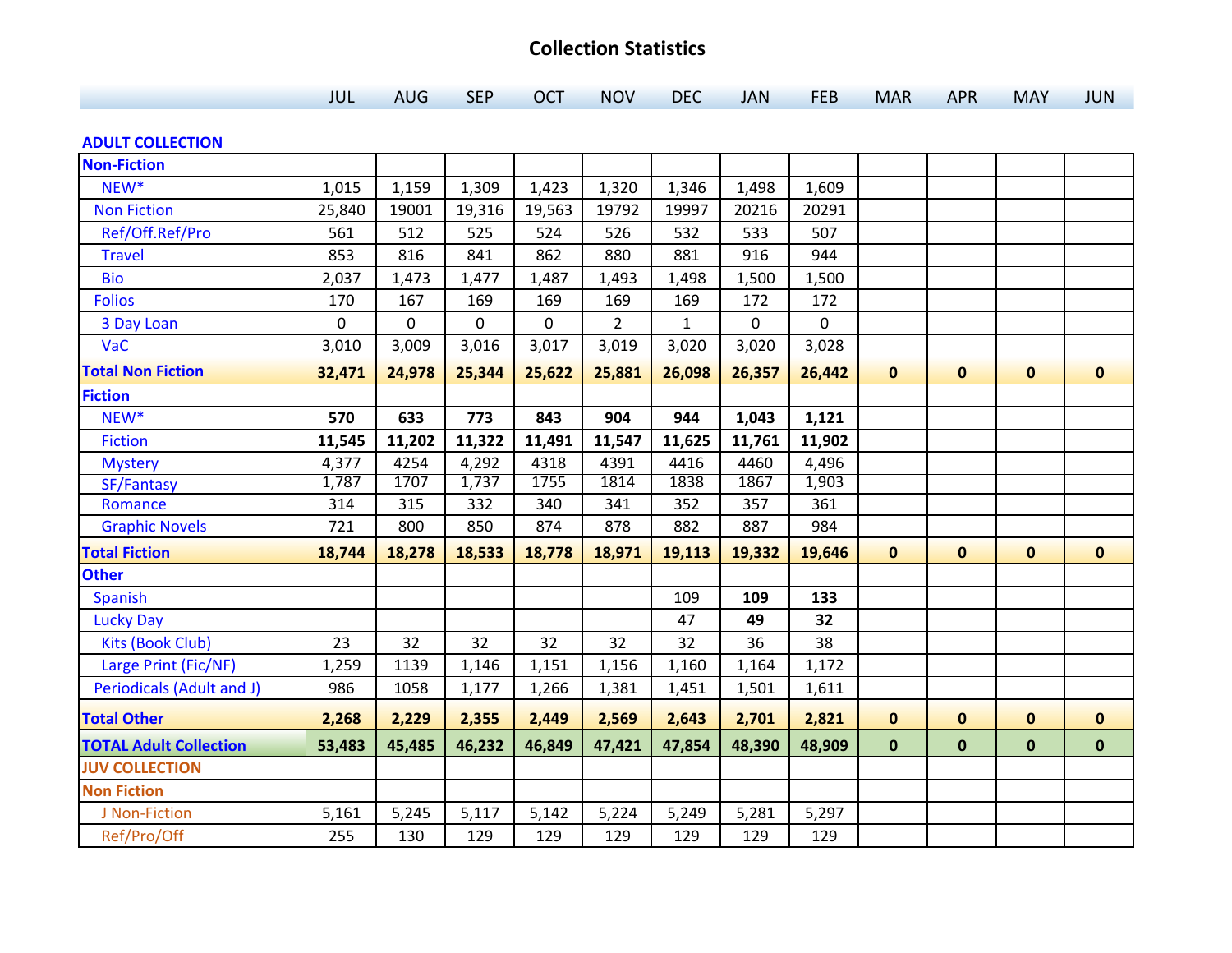## **Collection Statistics**

|                                | <b>JUL</b>          | <b>AUG</b>  | <b>SEP</b> | <b>OCT</b>  | <b>NOV</b> | <b>DEC</b>   | <b>JAN</b>  | <b>FEB</b>      | <b>MAR</b>   | <b>APR</b>  | <b>MAY</b>   | <b>JUN</b>   |
|--------------------------------|---------------------|-------------|------------|-------------|------------|--------------|-------------|-----------------|--------------|-------------|--------------|--------------|
| <b>Parents</b>                 | 460                 | 460         | 460        | 459         | 473        | 477          | 482         | 484             | 0            |             |              |              |
| <b>Teachers</b>                | 96                  | 96          | 96         | 96          | 96         | 96           | 96          | 96              | 0            |             |              |              |
| J Bio                          | 852                 | 846         | 843        | 843         | 855        | 856          | 867         | 866             |              |             |              |              |
| <b>Total J Non-Fiction</b>     | 6,824               | 6,777       | 6,645      | 6,669       | 6,777      | 6,807        | 6,855       | 6,872           | $\mathbf 0$  | $\mathbf 0$ | $\mathbf 0$  | $\mathbf 0$  |
| <b>Fiction</b>                 |                     |             |            |             |            |              |             |                 |              |             |              |              |
| J Fiction                      | 3,226               | 3186        | 3,280      | 3321        | 3411       | 3,374        | 3,403       | 3,402           |              |             |              |              |
| J Graphic Novels               | 1,093               | 1097        | 1,134      | 1172        | 1155       | 1,167        | 1,186       | 1,168           |              |             |              |              |
| J Beginning Readers            | 1,207               | 1203        | 1,244      | 1286        | 1316       | 1,365        | 1,441       | 1,448           |              |             |              |              |
| JE picture books               | 6,337               | 6,077       | 6,108      | 6,213       | 6,246      | 6,227        | 6,165       | 6,211           |              |             |              |              |
| Books to go                    | 226                 | 178         | 64         | 48          | 48         | 43           | 43          | 40              |              |             |              |              |
| Books to go bags               | $\mathsf{O}\xspace$ | $\mathbf 0$ | 0          | $\mathbf 0$ | 0          | $\mathsf{O}$ | $\mathbf 0$ | $\mathbf 0$     |              |             |              |              |
| JE-easy                        | 1,227               | 1,225       | 1,269      | 1,332       | 1,361      | 1,420        | 1,457       | 1,464           |              |             |              |              |
| <b>Other</b>                   |                     |             |            |             |            |              |             |                 |              |             |              |              |
| Language                       | 326                 | 326         | 325        | 325         | 327        | 328          | 328         | 328             |              |             |              |              |
| <b>Board books</b>             | 692                 | 686         | 564        | 602         | 612        | 631          | 638         | 639             |              |             |              |              |
| <b>Total J Fiction</b>         | 14,334              | 13,978      | 13,988     | 14,299      | 14,476     | 14,555       | 14,661      | 14,700          | $\pmb{0}$    | $\mathbf 0$ | $\mathbf 0$  | $\mathbf 0$  |
|                                |                     |             |            |             |            |              |             |                 |              |             |              |              |
| <b>TOTAL Juvenile</b>          | 21,158              | 20,755      | 20,633     | 20,968      | 21,253     | 21,362       | 21,516      | 21,572          | $\mathbf{0}$ | $\mathbf 0$ | $\mathbf 0$  | $\mathbf 0$  |
| <b>YOUNG ADULT</b>             |                     |             |            |             |            |              |             |                 |              |             |              |              |
| <b>YA Fiction</b>              | 1,346               | 1,231       | 1,298      | 1367        | 1,420      | 1,423        | 1,437       | 1,456           |              |             |              |              |
| <b>YA Non Fiction</b>          | 309                 | 284         | 291        | 291         | 323        | 326          | 327         | 328             |              |             |              |              |
| <b>Total YA</b>                | 1,655               | 1,515       | 1,589      | 1,658       | 1,743      | 1,749        | 1,764       | 1,784           | $\mathbf 0$  | $\mathbf 0$ | $\mathbf 0$  | $\mathbf 0$  |
| <b>TOTAL J + YA</b>            | 22,813              | 22,270      | 22,222     | 22,626      | 22,996     | 23,111       | 23,280      | 23,356          | $\mathbf 0$  | $\mathbf 0$ | $\mathbf 0$  | $\mathbf 0$  |
| <b>Audio Visual Collection</b> |                     |             |            |             |            |              |             |                 |              |             |              |              |
| <b>Audiobooks Adult</b>        | 2,022               | 1,514       | 732        | 749         | 749        | 751          | 1,595       | 1,599           |              |             |              |              |
| <b>Audiobooks Teaching Co</b>  | 895                 | $\mathbf 0$ | 791        | 790         | 795        | 797          | $\mathbf 0$ | 0               |              |             |              |              |
| <b>Audiobooks Juvenile</b>     | 463                 | 462         | 462        | 460         | 461        | 461          | 461         | 460             |              |             |              |              |
| <b>VOX read aloud</b>          |                     |             |            |             |            | 73           | 73          | $\overline{77}$ |              |             |              |              |
| JY Audio (Book/CD set)         | 94                  | 93          | 93         | 93          | 95         | 95           | 95          | 95              |              |             |              |              |
| <b>Total ADs</b>               | 3,474               | 2,069       | 2,078      | 2,092       | 2,100      | 2,177        | 2,224       | 2,231           | $\mathbf{0}$ | $\mathbf 0$ | $\mathbf{0}$ | $\mathbf{0}$ |
| <b>DVD Adult</b>               | 4,476               | 4,460       | 4,288      | 4,312       | 4,291      | 4,291        | 4,240       | 4,210           |              |             |              |              |
| <b>DVD Teaching Co</b>         | 391                 | 391         | 397        | 398         | 401        | 401          | 403         | 404             |              |             |              |              |